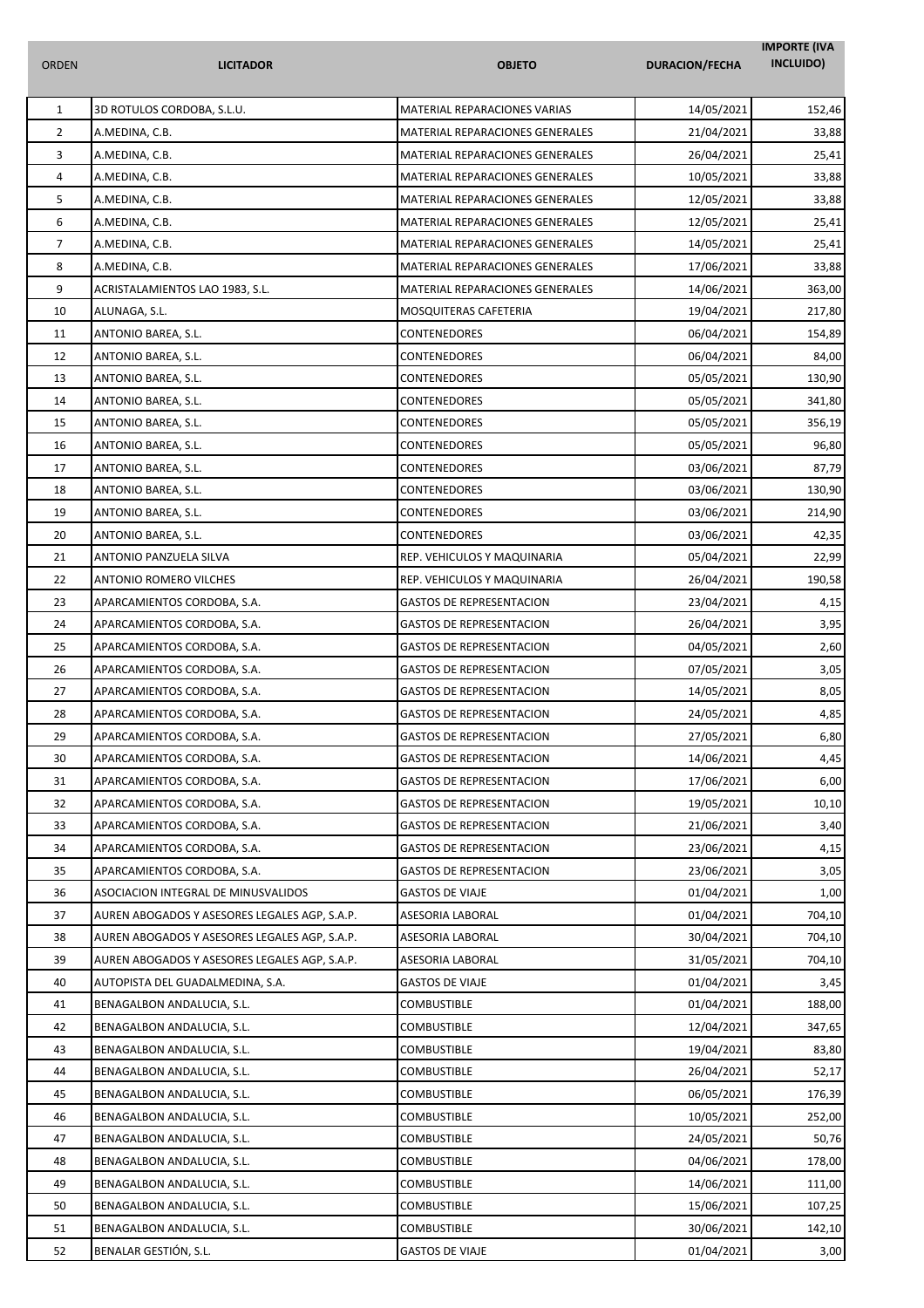| 53         | BROCOLI, S.L.                                                                    | LIMPIEZA                                                  | 07/04/2021               | 5.137,06        |
|------------|----------------------------------------------------------------------------------|-----------------------------------------------------------|--------------------------|-----------------|
| 54         | BROCOLI, S.L.                                                                    | LIMPIEZA                                                  | 06/05/2021               | 5.137,06        |
| 55         | BROCOLI, S.L.                                                                    | LIMPIEZA                                                  | 04/06/2021               | 5.137,06        |
| 56         | C.MARTINEZ, S.L.                                                                 | <b>MATERIAL SERVICIOS</b>                                 | 06/04/2021               | 431,66          |
| 57         | C.MARTINEZ, S.L.                                                                 | <b>MATERIAL SERVICIOS</b>                                 | 04/05/2021               | 16,58           |
| 58         | C.MARTINEZ, S.L.                                                                 | <b>MATERIAL SERVICIOS</b>                                 | 04/05/2021               | 255,67          |
| 59         | CABALLERO CABALLERO DISTRIBUCIONES ELECTRO, S.L.                                 | REP. VEHICULOS Y MAQUINARIA                               | 01/04/2021               | 5,98            |
| 60         | CABALLERO GARCIA DIONISIO Y OTRO, S.C.P.                                         | <b>JARDIN AROMAS</b>                                      | 04/06/2021               | 695,58          |
| 61         | CABALLERO GARCIA DIONISIO Y OTRO, S.C.P.                                         | 10 SEPULTURA STA. CRUZ                                    | 04/06/2021               | 1.119,25        |
| 62         | CARRETILLAS CASARICHE, S.L.                                                      | REP. VEHICULOS Y MAQUINARIA                               | 14/04/2021               | 232,78          |
| 63         | CARRETILLAS CASARICHE, S.L.                                                      | REP. VEHICULOS Y MAQUINARIA                               | 18/06/2021               | 971,07          |
| 64         | CECO                                                                             | <b>OTROS SERVICIOS</b>                                    | 01/04/2021               | 1.200,00        |
| 65         | COMERCIAL AGROCOR, S.A.                                                          | MATERIAL FONTANERÍA                                       | 13/04/2021               | 113,35          |
| 66         | COMERCIAL AGROCOR, S.A.                                                          | HANGAR SAN RAFAEL                                         | 13/04/2021               | 37,79           |
| 67         | COMERCIAL AGROCOR, S.A.                                                          | REP. VEHICULOS Y MAQUINARIA                               | 23/04/2021               | 40,84           |
| 68         | COMERCIAL AGROCOR, S.A.                                                          | MATERIAL JARDINERIA                                       | 23/04/2021               | 50,05           |
| 69         | COMERCIAL AGROCOR, S.A.                                                          | MATERIAL JARDINERIA                                       | 23/04/2021               | 13,90           |
| 70         | COMERCIAL AGROCOR, S.A.                                                          | MATERIAL JARDINERIA                                       | 23/04/2021               | 96,40           |
| 71         | COMERCIAL AGROCOR, S.A.                                                          | MATERIAL JARDINERIA                                       | 11/05/2021               | 13,90           |
| 72         | COMERCIAL AGROCOR, S.A.                                                          | MATERIAL JARDINERIA                                       | 11/05/2021               | 264,87          |
| 73         | COMERCIAL AGROCOR, S.A.                                                          | MATERIAL JARDINERIA                                       | 11/05/2021               | 787,12          |
| 74         | COMERCIAL AGROCOR, S.A.                                                          | MATERIAL JARDINERIA                                       | 25/05/2021               | 28,85           |
| 75         | COMERCIAL AGROCOR, S.A.                                                          | <b>MATERIAL SERVICIOS</b>                                 | 25/05/2021               | 5,34            |
| 76         | COMERCIAL AGROCOR, S.A.                                                          | REP. VEHICULOS Y MAQUINARIA                               | 25/05/2021               | 24,41           |
| 77         | COMERCIAL AGROCOR, S.A.                                                          | MATERIAL JARDINERIA                                       | 25/05/2021               | 78,43           |
| 78         | COMERCIAL AGROCOR, S.A.                                                          | MATERIAL JARDINERIA                                       | 25/05/2021               | 73,33           |
| 79         | COMERCIAL AGROCOR, S.A.                                                          | MATERIAL JARDINERIA                                       | 25/05/2021               | 6,95            |
| 80         | COMERCIAL AGROCOR, S.A.                                                          | MATERIAL JARDINERIA                                       | 25/05/2021               | 6,95            |
| 81         | COMERCIAL AGROCOR, S.A.                                                          | MATERIAL JARDINERIA                                       | 25/05/2021               | 262,95          |
| 82         | COMERCIAL AGROCOR, S.A.                                                          | REP. VEHICULOS Y MAQUINARIA                               | 14/06/2021               | 39,76           |
| 83         | COMERCIAL AGROCOR, S.A.                                                          | REP. VEHICULOS Y MAQUINARIA                               | 14/06/2021               | 83,14           |
| 84         | COMERCIAL AGROCOR, S.A.                                                          | REP. VEHICULOS Y MAQUINARIA                               | 14/06/2021               | 123,15          |
| 85         | COMERCIAL AGROCOR, S.A.                                                          | MATERIAL JARDINERIA                                       | 15/06/2021               | 85,67           |
| 86         | COMERCIAL AGROCOR, S.A.                                                          | REP. VEHICULOS Y MAQUINARIA                               | 14/06/2021               | 39,76           |
| 87         | COMERCIAL AGROCOR, S.A.                                                          | REP. VEHICULOS Y MAQUINARIA                               | 14/06/2021               | 171,17          |
| 88         | COMERCIAL AGROCOR, S.A.                                                          | MATERIAL JARDINERIA                                       | 29/06/2021               | 23,15           |
| 89         | COMERCIAL AGROCOR, S.A.                                                          | MATERIAL JARDINERIA                                       | 29/06/2021               | 113,55          |
| 90         | COMERCIAL AGROCOR, S.A.                                                          | MATERIAL JARDINERIA                                       | 29/06/2021               | 3,13            |
| 91         | COMERCIAL AGROCOR, S.A.                                                          | MATERIAL JARDINERIA                                       | 29/06/2021               | 87,42           |
| 92         | COMERCIAL AGROCOR, S.A.                                                          | MATERIAL JARDINERIA                                       | 29/06/2021               | 4,51            |
| 93         | COMERCIAL AGROCOR, S.A.                                                          | MATERIAL JARDINERIA                                       | 29/06/2021               | 7,80            |
| 94         | COMERCIAL AGROCOR, S.A.                                                          | MATERIAL JARDINERIA                                       | 29/06/2021               | 16,75           |
| 95         | COMERCIAL AGROCOR, S.A.                                                          | MATERIAL JARDINERIA                                       | 29/06/2021               | 2,69            |
| 96         | COMERCIAL AGROCOR, S.A.                                                          | MATERIAL JARDINERIA                                       | 29/06/2021               | 50,09           |
| 97         | COMERCIAL AGROCOR, S.A.                                                          | REP. VEHICULOS Y MAQUINARIA                               | 29/06/2021               | 39,76           |
| 98         | COMERCIAL BADI, S.A.                                                             | MATERIAL REPARACIONES GENERALES                           | 07/04/2021               | 15,40           |
| 99         | COMERCIAL BADI, S.A.                                                             | <b>MATERIAL ELECTRICO</b>                                 | 05/05/2021               | 3,98            |
| 100        | COMERCIAL BADI, S.A.                                                             | <b>MATERIAL ELECTRICO</b>                                 | 03/06/2021               | 30,46           |
| 101        | COMERCIAL DE LAMINADOS IBERICA, S.A.U.                                           | HANGAR LA SALUD                                           | 27/04/2021               | 340,21          |
| 102        | COMERCIAL DE LAMINADOS IBERICA, S.A.U.                                           | HANGAR LA SALUD                                           | 17/05/2021               | 468,86          |
| 103<br>104 | COMERCIAL DE LAMINADOS IBERICA, S.A.U.<br>COMERCIAL DE LAMINADOS IBERICA, S.A.U. | MATERIAL REPARACIONES VARIAS<br><b>MATERIAL SERVICIOS</b> | 17/05/2021<br>27/05/2021 | 39,78           |
| 105        | COMERCIAL DE LAMINADOS IBERICA, S.A.U.                                           | <b>MATERIAL SERVICIOS</b>                                 | 28/05/2021               | 167,27<br>21,47 |
| 106        | COMERCIAL DE LAMINADOS IBERICA, S.A.U.                                           | SEPULTURAS STA. CRUZ                                      | 14/06/2021               | 112,68          |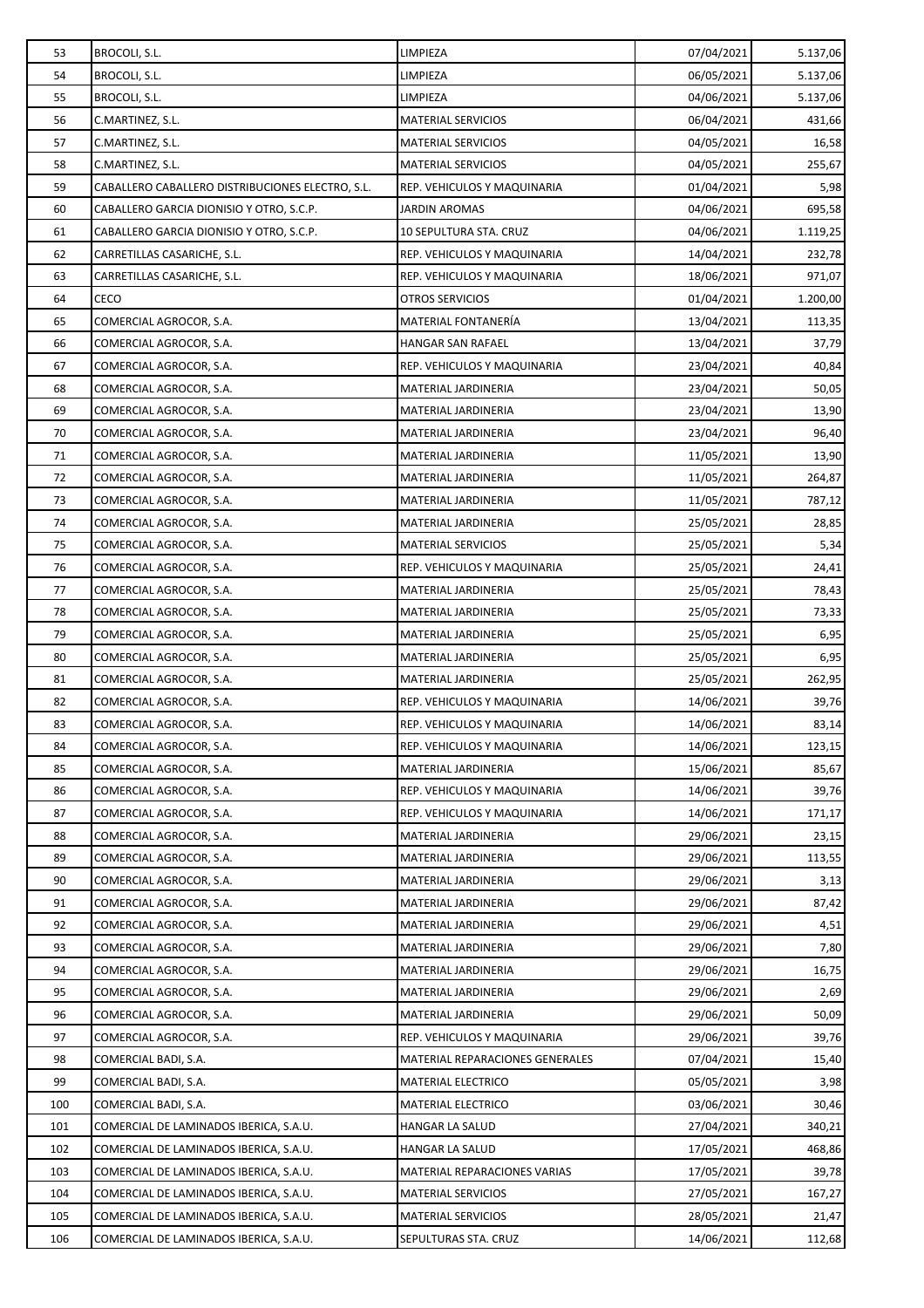| 107 | COMERCIAL DE LAMINADOS IBERICA, S.A.U. | <b>MATERIAL SERVICIOS</b>    | 22/06/2021 | 41,43    |
|-----|----------------------------------------|------------------------------|------------|----------|
| 108 | COMERCIAL MELILLA, C.B.                | <b>GASTOS VARIOS</b>         | 02/04/2021 | 12,00    |
| 109 | COPIADORAS DE CORDOBA                  | MATERIAL INFORMÁTICA         | 16/04/2021 | 91,63    |
| 110 | COPIADORAS DE CORDOBA                  | MATERIAL INFORMÁTICA         | 03/05/2021 | 67,71    |
| 111 | COPIADORAS DE CORDOBA                  | MATERIAL INFORMÁTICA         | 17/05/2021 | 67,81    |
| 112 | COPIADORAS DE CORDOBA                  | MATERIAL INFORMÁTICA         | 17/06/2021 | 85,00    |
| 113 | COPISTERIA BULEVAR                     | MATERIAL OFICINA             | 24/05/2021 | 35,88    |
| 114 | CORDOCLIMA M.D., S.L.                  | MTO. HORNOS CREMATORIOS      | 17/05/2021 | 351,51   |
| 115 | CORREOS                                | <b>GASTOS POSTALES</b>       | 26/04/2021 | 5,18     |
| 116 | <b>CORREOS</b>                         | <b>GASTOS POSTALES</b>       | 26/04/2021 | 39,90    |
| 117 | CORREOS                                | <b>GASTOS POSTALES</b>       | 11/05/2021 | 49,70    |
| 118 | CORREOS                                | <b>GASTOS POSTALES</b>       | 19/05/2021 | 5,70     |
| 119 | CRISTALERIA CARLOS III, S.L.           | MATERIAL REPARACIONES VARIAS | 01/06/2021 | 298,27   |
| 120 | CUALTIS S.L.U.                         | SERVICIO DE PREVENCIÓN       | 19/04/2021 | 478,05   |
| 121 | CUALTIS S.L.U.                         | SERVICIO DE PREVENCIÓN       | 19/04/2021 | 478,05   |
| 122 | CUALTIS S.L.U.                         | SERVICIO DE PREVENCIÓN       | 19/04/2021 | 478,05   |
| 123 | CUALTIS S.L.U.                         | SERVICIO DE PREVENCIÓN       | 19/04/2021 | 478,05   |
| 124 | CUALTIS S.L.U.                         | SERVICIO DE PREVENCIÓN       | 19/04/2021 | 478,05   |
| 125 | CUALTIS S.L.U.                         | SERVICIO DE PREVENCIÓN       | 19/04/2021 | 478,05   |
| 126 | CUALTIS S.L.U.                         | SERVICIO DE PREVENCIÓN       | 03/05/2021 | 696,16   |
| 127 | CUALTIS S.L.U.                         | SERVICIO DE PREVENCIÓN       | 31/05/2021 | 696,16   |
| 128 | CUALTIS S.L.U.                         | <b>GASTOS DE VIAJE</b>       | 14/06/2021 | 48,00    |
| 129 | DESSER JEANS, S.L.                     | <b>VESTURARIO LABORAL</b>    | 13/05/2021 | 69,85    |
| 130 | DESSER JEANS, S.L.                     | <b>VESTURARIO LABORAL</b>    | 13/05/2021 | 79,85    |
| 131 | DESSER JEANS, S.L.                     | <b>VESTURARIO LABORAL</b>    | 17/05/2021 | 99,80    |
| 132 | DICCOR                                 | MATERIAL INFORMÁTICA         | 25/05/2021 | 589,55   |
| 133 | ELECTROREDES ANDALUZAS, S.L.           | MATERIAL INFORMÁTICA         | 20/04/2021 | 74,92    |
| 134 | ELECTROREDES ANDALUZAS, S.L.           | MATERIAL INFORMÁTICA         | 20/04/2021 | 159,96   |
| 135 | ENTRE TERMINOS, SL.                    | <b>GASTOS DE VIAJE</b>       | 03/04/2021 | 59,00    |
| 136 | EMACSA                                 | AGUA                         | 12/04/2021 | 5.201,60 |
| 137 | EMACSA                                 | AGUA                         | 12/04/2021 | 15,84    |
| 138 | <b>EMACSA</b>                          | <b>AGUA</b>                  | 05/05/2021 | 682,79   |
| 139 | EMACSA                                 | <b>AGUA</b>                  | 25/05/2021 | 314,72   |
| 140 | EMACSA                                 | AGUA                         | 31/05/2021 | 28,96    |
| 141 | <b>EMACSA</b>                          | AGUA                         | 31/05/2021 | 6.258,48 |
| 142 | EMACSA                                 | AGUA                         | 26/06/2021 | 720,86   |
| 143 | <b>ENDESA</b>                          | ELECTRICIDAD                 | 13/04/2021 | 2.523,65 |
| 144 | <b>ENDESA</b>                          | ELECTRICIDAD                 | 28/04/2021 | 425,84   |
| 145 | ENDESA                                 | ELECTRICIDAD                 | 11/05/2021 | 2.403,12 |
| 146 | <b>ENDESA</b>                          | ELECTRICIDAD                 | 25/05/2021 | 71,73    |
| 147 | ENDESA                                 | ELECTRICIDAD                 | 25/05/2021 | 380,53   |
| 148 | <b>ENDESA</b>                          | ELECTRICIDAD                 | 25/05/2021 | 180,82   |
| 149 | <b>ENDESA</b>                          | ELECTRICIDAD                 | 14/06/2021 | 2.704,02 |
| 150 | ENDESA                                 | ELECTRICIDAD                 | 16/06/2021 | 380,42   |
| 151 | <b>ENDESA</b>                          | ELECTRICIDAD                 | 25/06/2021 | 27,65    |
| 152 | ENDESA                                 | ELECTRICIDAD                 | 26/06/2021 | 79,06    |
| 153 | ESCAYOLAS LEBRIJA, S.L.                | PLACAS DE ESCAYOLAS          | 26/04/2021 | 3.886,13 |
| 154 | EUREST SERVICIOS FERIALES, S.L.        | <b>GASTOS DE VIAJE</b>       | 20/05/2021 | 14,15    |
| 155 | EUROCLIMA CORDOBA, S.L.                | MTO. AIRE ACONCIONADO        | 08/04/2021 | 126,05   |
| 156 | EUROCLIMA CORDOBA, S.L.                | MTO. AIRE ACONCIONADO        | 11/05/2021 | 126,05   |
| 157 | EUROCLIMA CORDOBA, S.L.                | MTO. AIRE ACONCIONADO        | 04/06/2021 | 126,05   |
| 158 | EVARISTO LUQUE HERMOSO, S.L.           | <b>EPIS</b>                  | 26/04/2021 | 141,65   |
| 159 | EVARISTO LUQUE HERMOSO, S.L.           | MATERIAL LMPIEZA             | 03/05/2021 | 25,18    |
| 160 | EVARISTO LUQUE HERMOSO, S.L.           | MATERIAL LMPIEZA             | 11/05/2021 | 15,04    |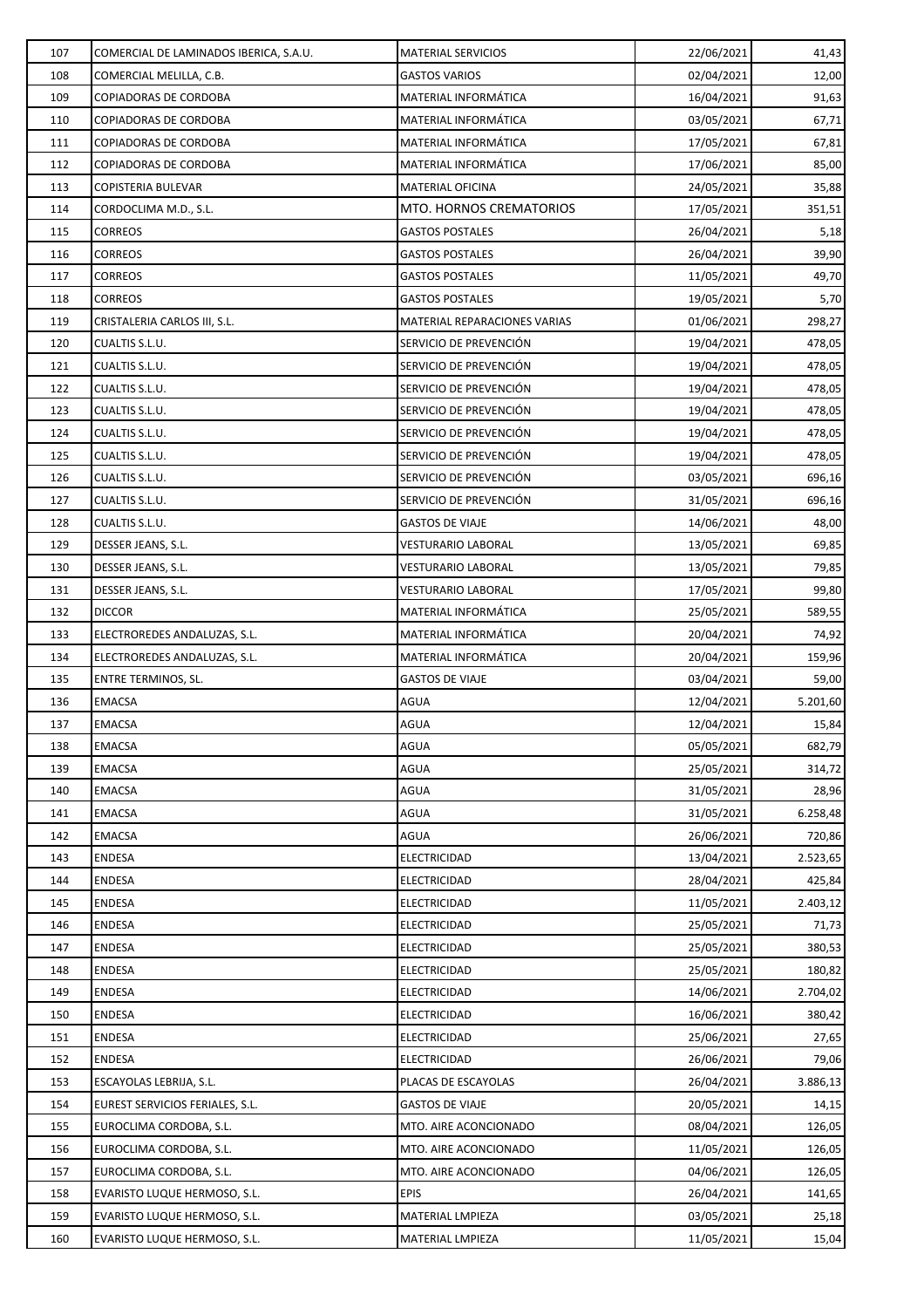| 161 | EVARISTO LUQUE HERMOSO, S.L.                   | <b>EPIS</b>                            | 15/06/2021 | 57,92    |
|-----|------------------------------------------------|----------------------------------------|------------|----------|
| 162 | EVARISTO LUQUE HERMOSO, S.L.                   | <b>EPIS</b>                            | 15/06/2021 | 102,85   |
| 163 | EVARISTO LUQUE HERMOSO, S.L.                   | <b>EPIS</b>                            | 21/06/2021 | 84,70    |
| 164 | EVARISTO LUQUE HERMOSO, S.L.                   | <b>EPIS</b>                            | 29/06/2021 | 8,45     |
| 165 | FJ MARTIN ASESORES LEGALES Y TRIBUTARIOS, S.L. | <b>ASESORIA CONTABLE</b>               | 31/05/2021 | 677,60   |
| 166 | FERRETERIA CD. CUENCA                          | <b>MATERIAL SERVICIOS</b>              | 05/04/2021 | 194,02   |
| 167 | FERRETERIA CD. CUENCA                          | HANGAR SAN RAFAEL                      | 03/05/2021 | 215,86   |
| 168 | FERRETERIA CD. CUENCA                          | <b>MATERIAL SERVICIOS</b>              | 01/06/2021 | 30,37    |
| 169 | FLORENCIO CASADO MARTIN                        | <b>GASTOS DE VIAJE</b>                 | 19/05/2021 | 7,30     |
| 170 | FONT-FERRT.GAYRO, SL.                          | <b>MATERIAL SERVICIOS</b>              | 11/05/2021 | 93,45    |
| 171 | FRANCISCO GARCIA ZURRON                        | GASTOS DE VIAJE                        | 20/05/2021 | 23,80    |
| 172 | FRANCISCO JAVIER JIMENEZ ZAMORA                | <b>GASTOS DE VIAJE</b>                 | 06/04/2021 | 63,00    |
| 173 | <b>GRUAS BAREA</b>                             | JARDIN SAN BASILIO                     | 21/04/2021 | 296,81   |
| 174 | GRUPO CATERING RIOFRIO, S.L.                   | <b>GASTOS DE VIAJE</b>                 | 06/04/2021 | 8,00     |
| 175 | GUILLERMO GARCIA MUÑOZ, S.L.                   | <b>MATERIAL SERVICIOS</b>              | 01/04/2021 | 14,52    |
| 176 | HIGIENE-CORDOBA, SL.                           | MATERIAL LIMPIEZA                      | 11/05/2021 | 338,80   |
| 177 | HORMIGONES SUMIHOR, S.L.                       | <b>MATERIAL SERVICIOS</b>              | 24/05/2021 | 183,92   |
| 178 | INFUNER                                        | COMPRA DE URNAS                        | 08/04/2021 | 537,72   |
| 179 | <b>INFUNER</b>                                 | COMPRA DE URNAS                        | 19/04/2021 | 405,94   |
| 180 | <b>INFUNER</b>                                 | <b>COMPRA DE URNAS</b>                 | 04/05/2021 | 393,25   |
| 181 | <b>INFUNER</b>                                 | COMPRA DE URNAS                        | 14/05/2021 | 5.351,84 |
| 182 | INSITU COMUNICACIÓN CORDOBA, S.L.              | PRENSA, RADIO Y MERCH.                 | 21/05/2021 | 1.512,50 |
| 183 | INTEGRA MGSI CEE ANDALUCIA, S.L.               | CONTROLADORES                          | 06/04/2021 | 2.780,28 |
| 184 | INTEGRA MGSI CEE ANDALUCIA, S.L.               | CONTROLADORES                          | 06/05/2021 | 2.780,28 |
| 185 | <b>INZOVER</b>                                 | MATERIAL JARDINERIA                    | 15/09/2021 | 1.815,00 |
| 186 | JOAQUIN MARTINEZ POSADAS                       | MATERIAL JARDINERIA                    | 05/05/2021 | 333,48   |
| 187 | JOSÉ ESTEVEZ HIDALGO                           | <b>GASTOS DE VIAJE</b>                 | 19/05/2021 | 4,55     |
| 188 | JOSÉ JIMÉNEZ CALVO, S.L.                       | INSTALACIÓN ELÉCTRICA PORCHE VEHICULOS | 13/04/2021 | 5.814,05 |
| 189 | JOSÉ JIMÉNEZ CALVO, S.L.                       | MATERIAL REPARACIONES VARIAS           | 26/04/2021 | 168,84   |
| 190 | JOSÉ JIMÉNEZ CALVO, S.L.                       | MATERIAL REPARACIONES VARIAS           | 26/04/2021 | 108,44   |
| 191 | JOSÉ JIMÉNEZ CALVO, S.L.                       | MATERIAL REPARACIONES VARIAS           | 26/04/2021 | 74,50    |
| 192 | JOSÉ JIMÉNEZ CALVO, S.L.                       | HANGAR SAN RAFAEL                      | 30/04/2021 | 170,15   |
| 193 | JOSÉ JIMÉNEZ CALVO, S.L.                       | HANGAR SAN RAFAEL                      | 03/05/2021 | 123,46   |
| 194 | JOSÉ MARÍA MEDINA MURILLO                      | <b>GASTOS DE VIAJE</b>                 | 20/05/2021 | 12,65    |
| 195 | JOSE SERRANO GUTIERREZ, S.L.                   | MATERIAL JARDINERIA                    | 03/05/2021 | 222,20   |
| 196 | JULIO RAFAEL MELGAR LOPEZ                      | <b>GASTOS DE VIAJE</b>                 | 21/05/2021 | 4,00     |
| 197 | LIZARRAN ATOCHA                                | <b>GASTOS DE VIAJE</b>                 | 19/05/2021 | 26,80    |
| 198 | LM BRAVO DE MEDINA                             | <b>GASTOS DE VIAJE</b>                 | 20/05/2021 | 26,95    |
| 199 | LUCAS ROJAS, S.L.                              | MATERIAL OFICINA                       | 13/04/2021 | 169,61   |
| 200 | MALSA                                          | REP. VEHICULOS Y MAQUINARIA            | 23/04/2021 | 437,42   |
| 201 | MANEKI NEKO SUSHI                              | <b>GASTOS DE VIAJE</b>                 | 21/05/2021 | 47,00    |
| 202 | MAQUINARIA Y SERVICIOS GARMO, S.L.             | ALQUILER PEQUEÑA MAQUINARIA            | 14/04/2021 | 36,72    |
| 203 | MARMOLES INMASER CORDOBA, S.L.U.               | MATERIAL REPARACIONES GENERALES        | 05/04/2021 | 4.558,11 |
| 204 | MARMOLES INMASER CORDOBA, S.L.U.               | MATERIAL REPARACIONES GENERALES        | 03/05/2021 | 4.075,10 |
| 205 | MARMOLES INMASER CORDOBA, S.L.U.               | MATERIAL REPARACIONES GENERALES        | 14/06/2021 | 672,66   |
| 206 | MATERIALES DE CONSTRUCCION TRUJILLO, S.L.      | <b>MATERIAL SERVICIOS</b>              | 02/06/2021 | 115,78   |
| 207 | METALURGICA ANDALUZA DE ALQUILERES, S.L.U.     | ALQUILER PEQUEÑA MAQUINARIA            | 12/04/2021 | 21,38    |
| 208 | MICROSOFT IRELAND                              | LICENCIA MICROSOFT 365 PERSONAL        | 26/04/2021 | 69,00    |
| 209 | NETWAN                                         | <b>TELEFONÍA</b>                       | 16/04/2021 | 185,32   |
| 210 | <b>NETWAN</b>                                  | <b>TELEFONÍA</b>                       | 17/05/2021 | 185,32   |
| 211 | NETWAN                                         | TELEFONÍA                              | 16/06/2021 | 367,76   |
| 212 | OFFIMAX.SUR, S.L.                              | <b>MATERIAL OFICINA</b>                | 06/04/2021 | 174,59   |
| 213 | OFFIMAX.SUR, S.L.                              | MATERIAL OFICINA                       | 04/05/2021 | 52,97    |
| 214 | OFFIMAX.SUR, S.L.                              | MATERIAL OFICINA                       | 10/05/2021 | 12,68    |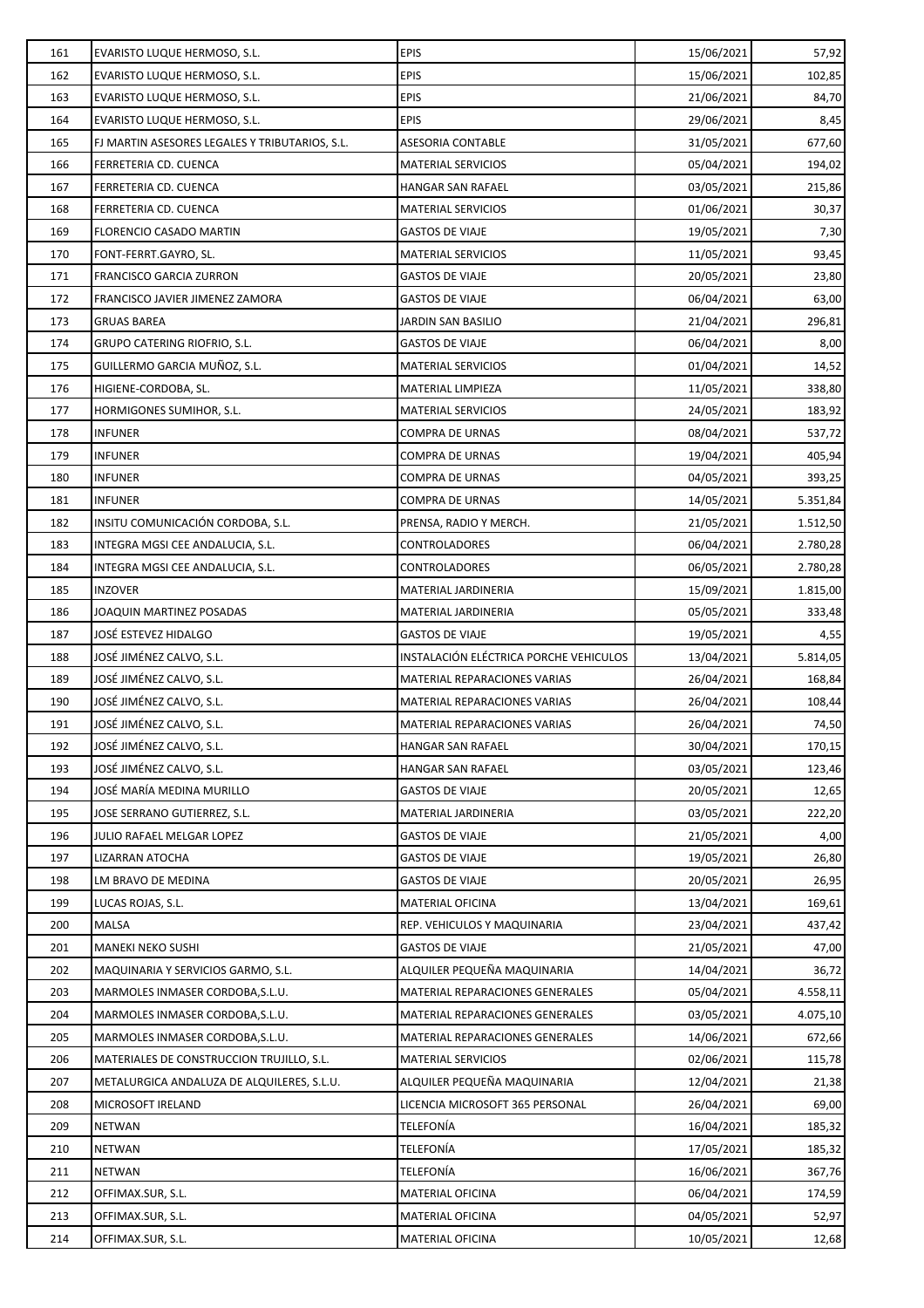| 215 | OFISUR, S.L.                       | <b>OTROS SERVICIOS</b>               | 05/04/2021 | 47,19    |
|-----|------------------------------------|--------------------------------------|------------|----------|
| 216 | OFISUR, S.L.                       | MATERIAL INFORMÁTICA                 | 21/04/2021 | 60,50    |
| 217 | OFISUR, S.L.                       | MATERIAL INFORMÁTICA                 | 03/05/2021 | 13,41    |
| 218 | OFISUR, S.L.                       | MATERIAL INFORMÁTICA                 | 25/05/2021 | 28,69    |
| 219 | OFISUR, S.L.                       | MATERIAL INFORMÁTICA                 | 23/06/2021 | 19,60    |
| 220 | ONLY YOU HOTEL ATOCHA              | <b>GASTOS DE VIAJE</b>               | 21/05/2021 | 363,85   |
| 221 | OVERLEASE, S.A.                    | ALQUILER VEHICULOS                   | 05/04/2021 | 365,54   |
| 222 | OVERLEASE, S.A.                    | <b>ALQUILER VEHICULOS</b>            | 03/05/2021 | 365,54   |
| 223 | OVERLEASE, S.A.                    | <b>ALQUILER VEHICULOS</b>            | 04/06/2021 | 365,54   |
| 224 | PINTURAS REVECRIL, S.L.            | <b>MATERIAL SERVICIOS</b>            | 05/04/2021 | 174,53   |
| 225 | PINTURAS REVECRIL, S.L.            | <b>MATERIAL SERVICIOS</b>            | 16/04/2021 | 113,56   |
| 226 | PINTURAS REVECRIL, S.L.            | <b>MATERIAL SERVICIOS</b>            | 11/05/2021 | 220,70   |
| 227 | PINTURAS REVECRIL, S.L.            | <b>MATERIAL SERVICIOS</b>            | 17/08/2021 | 73,37    |
| 228 | PINTURAS REVECRIL, S.L.            | <b>MATERIAL SERVICIOS</b>            | 02/06/2021 | 48,62    |
| 229 | PTM                                | <b>VESTURARIO LABORAL</b>            | 24/05/2021 | 1.248,47 |
| 230 | RAFAEL BELLIDO LOPEZ, S.L.         | MTO. EXTINTORES                      | 14/06/2021 | 279,51   |
| 231 | RAFAEL CASTIÑEIRA FERNÁNDEZ-MEDINA | REGISTRO MERCANTIL                   | 07/04/2021 | 31,05    |
| 232 | RAFAEL CASTIÑEIRA FERNÁNDEZ-MEDINA | <b>REGISTRO MERCANTIL</b>            | 07/04/2021 | 31,05    |
| 233 | RAFAEL CASTIÑEIRA FERNÁNDEZ-MEDINA | REGISTRO MERCANTIL                   | 25/05/2021 | 11,47    |
| 234 | RAFAEL ECHEVARRIA SAGRE            | MATERIAL JARDINERIA                  | 07/06/2021 | 657,80   |
| 235 | RAFAEL ECHEVARRIA SAGRE            | MATERIAL JARDINERIA                  | 14/06/2021 | 242,00   |
| 236 | RAFAEL ECHEVARRIA SAGRE            | <b>BOSQUE DE LAS CENIZAS</b>         | 14/06/2021 | 440,00   |
| 237 | RAFAEL EMILIO VALERO PEREZ         | ROPA LABORAL                         | 05/04/2021 | 55,90    |
| 238 | RAFAEL EMILIO VALERO PEREZ         | ROPA LABORAL                         | 06/04/2021 | 1.477,24 |
| 239 | RAFAEL EMILIO VALERO PEREZ         | ROPA LABORAL                         | 03/05/2021 | 55,42    |
| 240 | RAFAEL EMILIO VALERO PEREZ         | ROPA LABORAL                         | 01/06/2021 | 145,96   |
| 241 | RAFAEL EMILIO VALERO PEREZ         | ROPA LABORAL                         | 14/06/2021 | 349,00   |
| 242 | RAFAEL EMILIO VALERO PEREZ         | ROPA LABORAL                         | 21/06/2021 | 209,52   |
| 243 | RAMON CHAO, S.L.                   | COMPRA DE URNAS                      | 25/03/2021 | 1.162,08 |
| 244 | RAMON CHAO, S.L.                   | COMPRA DE URNAS                      | 24/05/2021 | 1.012,00 |
| 245 | RECREATIVOS MONEY PLAY, S.L.       | <b>GASTOS DE REPRESENTACION</b>      | 31/05/2021 | 50,00    |
| 246 | RENFE                              | <b>GASTOS DE VIAJE</b>               | 19/05/2021 | 50,70    |
| 247 | <b>RENFE</b>                       | <b>GASTOS DE VIAJE</b>               | 19/05/2021 | 50,70    |
| 248 | REPSOL BUTANO, S.A.                | PROPANO                              | 14/04/2021 | 3.952,68 |
| 249 | REPSOL BUTANO, S.A.                | PROPANO                              | 31/05/2021 | 2.708,27 |
| 250 | RESTAURANTE HERMANOS MUÑOZ         | <b>GASTOS DE VIAJE</b>               | 01/04/2021 | 76,10    |
| 251 | RESTAURANTE VERDE & CARBON         | <b>GASTOS DE REPRESENTACION</b>      | 16/04/2021 | 98,00    |
| 252 | ROGELIO JOSÉ CANERO GUTIÉRREZ      | RESTAU.NICHO Y URBANIZACION LA SALUD | 14/06/2021 | 1.138,97 |
| 253 | ROSA MARQUEZ ROMERO                | <b>GASTOS DE REPRESENTACION</b>      | 18/05/2021 | 132,00   |
| 254 | SANEAMIENTOS CRUZ, S.L.            | MATERIAL FONTANERÍA                  | 09/04/2021 | 26,27    |
| 255 | SANEAMIENTOS CRUZ, S.L.            | MATERIAL FONTANERÍA                  | 28/04/2021 | 20,29    |
| 256 | SANEAMIENTOS CRUZ, S.L.            | MATERIAL FONTANERÍA                  | 11/05/2021 | 5,48     |
| 257 | SANEAMIENTOS DE CORDOBA, S.A.      | <b>CONTENEDORES</b>                  | 14/04/2021 | 160,85   |
| 258 | SANEAMIENTOS DE CORDOBA, S.A.      | <b>CONTENEDORES</b>                  | 26/04/2021 | 846,85   |
| 259 | SANEAMIENTOS DE CORDOBA, S.A.      | <b>CONTENEDORES</b>                  | 07/05/2021 | 1.270,28 |
| 260 | SANEAMIENTOS DE CORDOBA, S.A.      | CONTENEDORES                         | 11/05/2021 | 198,32   |
| 261 | SANEAMIENTOS DE CORDOBA, S.A.      | TTOS. DESINFECTANTES                 | 14/05/2021 | 745,36   |
| 262 | SANEAMIENTOS DE CORDOBA, S.A.      | <b>CONTENEDORES</b>                  | 14/06/2021 | 105,77   |
| 263 | SANEAMIENTOS DE CORDOBA, S.A.      | <b>CONTENEDORES</b>                  | 16/06/2021 | 846,85   |
| 264 | SANTIAGO CARMONA, S.A.             | <b>MATERIAL SERVICIOS</b>            | 13/04/2021 | 476,59   |
| 265 | SIERRA                             | <b>MATERIAL SERVICIOS</b>            | 18/05/2021 | 28,57    |
| 266 | SOLYMAR                            | MATERIAL LIMIEZA                     | 01/04/2021 | 25,55    |
| 267 | SOLO CORBA, S.L.                   | <b>EPIS</b>                          | 19/04/2021 | 406,52   |
| 268 | SOLO CORBA, S.L.                   | <b>EPIS</b>                          | 03/05/2021 | 321,26   |